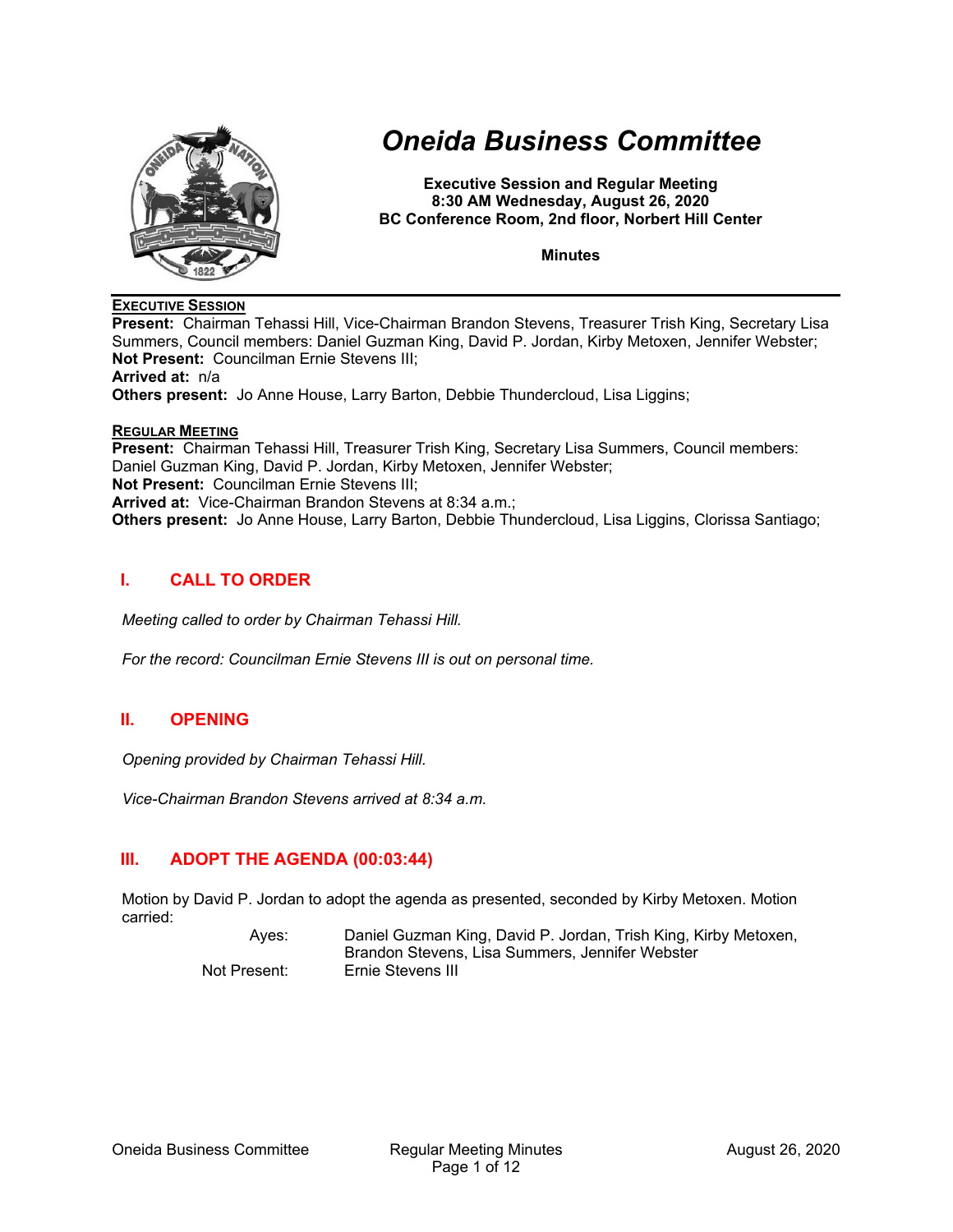# **IV. OATH OF OFFICE (00:04:22)**

*Oath of office administered by Secretary Lisa Summers. Beverly Andersson was present (via Teams1).* 

**A. Oneida Police Commission - Beverly Anderson**  Sponsor: Lisa Summers, Secretary

# **V. MINUTES**

**A. Approve the August 12, 2020, regular Business Committee meeting minutes (00:06:32)** 

Sponsor: Lisa Summers, Secretary

Motion by Jennifer Webster to approve the August 12, 2020, regular Business Committee meeting minutes, seconded by David P. Jordan. Motion carried:

| Ayes:        | Daniel Guzman King, David P. Jordan, Trish King, Kirby Metoxen, |
|--------------|-----------------------------------------------------------------|
|              | Brandon Stevens, Lisa Summers, Jennifer Webster                 |
| Not Present: | Ernie Stevens III                                               |

# **VI. RESOLUTIONS**

**A. Adopt resolution entitled Extension of the Emergency Amendments to the Emergency Management and Homeland Security Law (00:06:58)**  Sponsor: David P. Jordan, Councilman

Motion by Lisa Summers to adopt resolution 08-26-20-A Extension of the Emergency Amendments to the Emergency Management and Homeland Security Law, seconded by Kirby Metoxen. Motion carried:

> Ayes: Daniel Guzman King, David P. Jordan, Trish King, Kirby Metoxen, Brandon Stevens, Lisa Summers, Jennifer Webster Not Present: Ernie Stevens III

**B. Adopt resolution entitled Creating Set Aside for Home Mortgage Funding (00:07:25)** 

Sponsor: Trish King, Treasurer

Motion by Trish King to defer the resolution entitled Creating Set Aside for Home Mortgage Funding for thirty (30) days, noting the sponsor going forward will be the General Manager, seconded by Jennifer Webster. Motion carried:

 Ayes: Daniel Guzman King, David P. Jordan, Trish King, Kirby Metoxen, Brandon Stevens, Lisa Summers, Jennifer Webster Not Present: Ernie Stevens III

<sup>1</sup> Microsoft Teams is software which provides a communication and collaboration platform for workplace chat, file sharing, and video meetings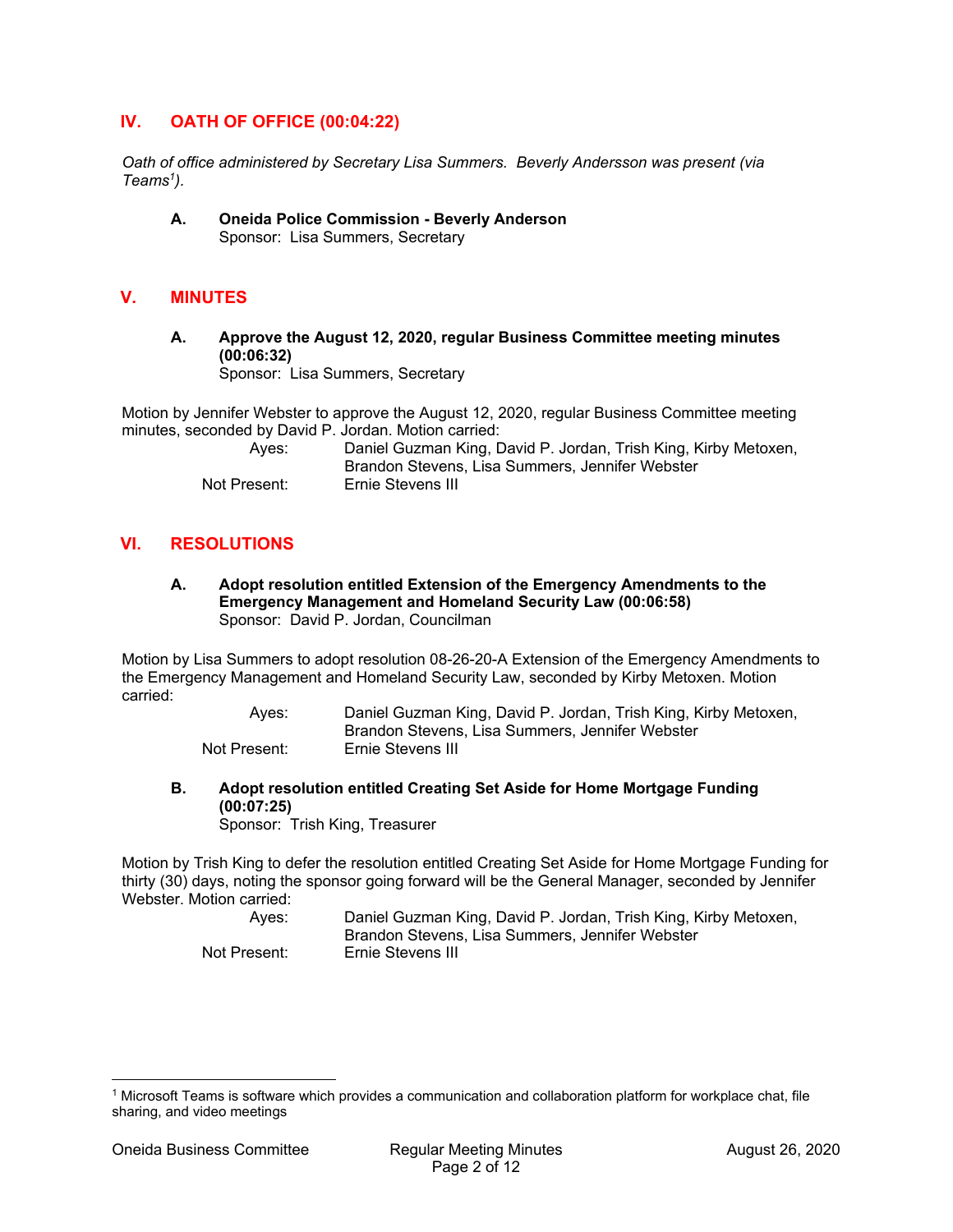# **VII. STANDING COMMITTEES**

#### **A. FINANCE COMMITTEE**

**1. Accept the August 17, 2020, regular Finance Committee meeting minutes (00:08:15)** 

Sponsor: Trish King, Treasurer

Motion by David P. Jordan to accept Accept the August 17, 2020, regular Finance Committee meeting minutes, seconded by Trish King. Motion carried:

Ayes: Daniel Guzman King, David P. Jordan, Trish King, Kirby Metoxen,

Brandon Stevens, Lisa Summers, Jennifer Webster

Not Present: Ernie Stevens III

# **B. LEGISLATIVE OPERATING COMMITTEE**

**1. Approve the Oneida Nation School Board bylaws (00:08:42)**  Sponsor: David P. Jordan, Councilman

Motion by Lisa Summers to approve the Oneida Nation School Board bylaws, seconded by Kirby Metoxen. Motion carried:

| Ayes:        | Daniel Guzman King, David P. Jordan, Trish King, Kirby Metoxen, |
|--------------|-----------------------------------------------------------------|
|              | Brandon Stevens, Lisa Summers, Jennifer Webster                 |
| Not Present: | Ernie Stevens III                                               |

- - **2. Accept the Legislative Operating Committee 2017-2020 end of term report (00:09:10)**

Sponsor: David P. Jordan, Councilman

Motion by David P. Jordan to accept the Legislative Operating Committee 2017-2020 end of term report, seconded by Lisa Summers. Motion carried:

| Aves:        | Daniel Guzman King, David P. Jordan, Trish King, Kirby Metoxen,<br>Brandon Stevens, Lisa Summers, Jennifer Webster |
|--------------|--------------------------------------------------------------------------------------------------------------------|
| Not Present: | Ernie Stevens III                                                                                                  |

# **VIII. NEW BUSINESS**

**A. Approve exception to resolution # BC-01-22-20-A – cancel the September 8, 2020 executive discussion Business Committee meeting and the September 9, 2020 regular Business Committee meeting (00:09:38)**  Sponsor: Lisa Summers, Secretary

Motion by Trish King to approve exception to resolution # BC-01-22-20-A and cancel the September 8, 2020 executive discussion Business Committee meeting and the September 9, 2020 regular Business Committee meeting, seconded by David P. Jordan. Motion carried:

| Aves:        | Daniel Guzman King, David P. Jordan, Trish King, Kirby Metoxen,<br>Brandon Stevens, Lisa Summers, Jennifer Webster |
|--------------|--------------------------------------------------------------------------------------------------------------------|
| Not Present: | Ernie Stevens III                                                                                                  |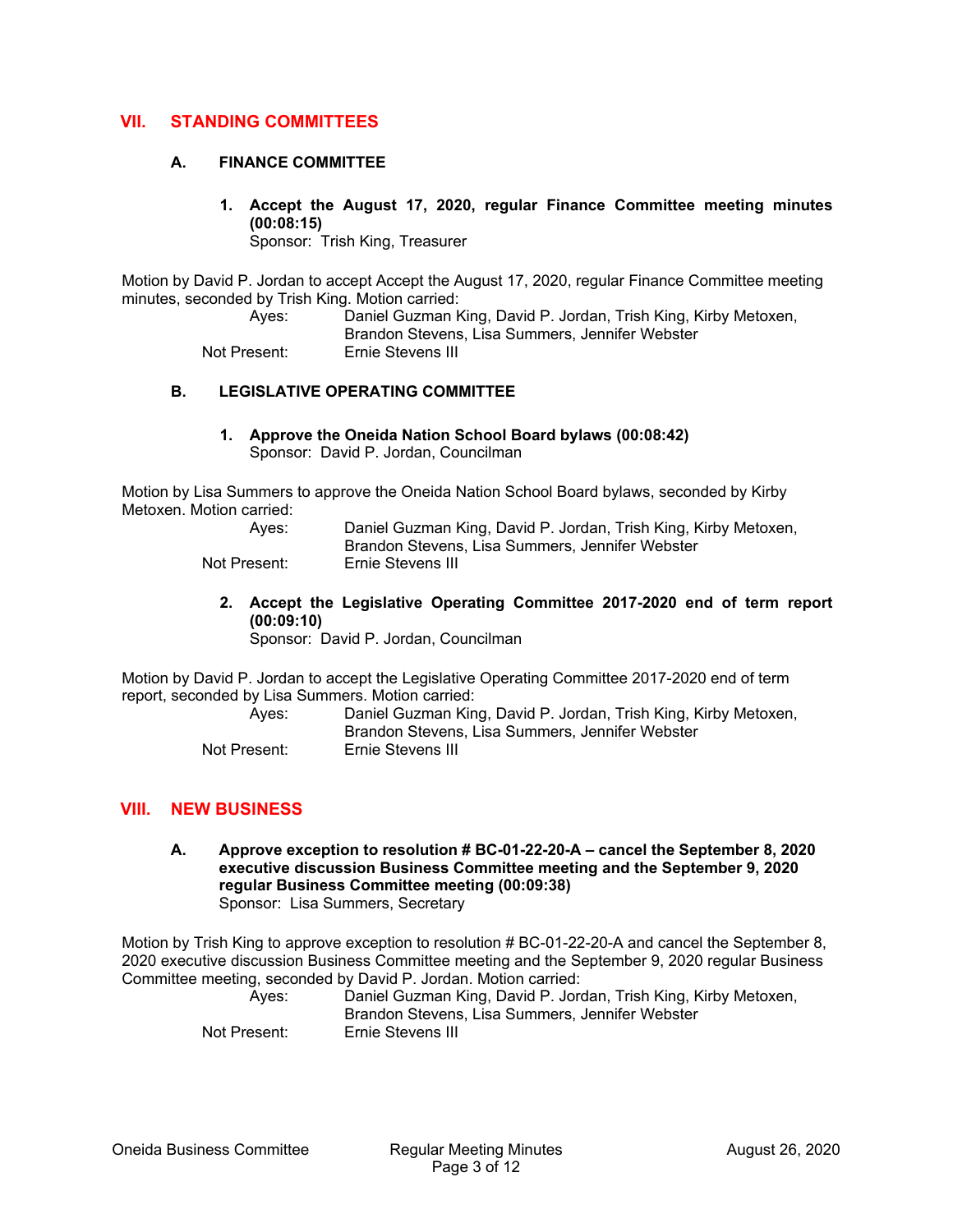# **B. Consider reqeust to rescind the December 11, 2019 motion to support the request from the Pulaski Community School District for Financial Support for Oneida Language Classes (00:10:26)**

Sponsor: Debbie Thundercloud, General Manager

Motion by Trish King to deny recommendation to rescind Oneida Business Committee December 11, 2019, motion to support the request for financial support of language classes in area public school districts and defer the item to the Oneida Nation School Board to see if they can provide the proper funding for this program, seconded by Daniel Guzman King. Motion withdrawn.

Motion by Trish King to rescind the Oneida Business Committee December 11, 2019 motion to support the request for financial support of language classes in area public school districts, seconded by Daniel Guzman King. Motion carried:

| Aves:        | Daniel Guzman King, David P. Jordan, Trish King, Kirby Metoxen,<br>Brandon Stevens, Lisa Summers, Jennifer Webster |
|--------------|--------------------------------------------------------------------------------------------------------------------|
| Not Present: | Ernie Stevens III                                                                                                  |

Motion by Trish King to defer the funding question for the programming for the Pulaski School District for the language classes to the Oneida Nation School System for consideration, seconded by Jennifer Webster. Motion carried:

| Aves:        | Daniel Guzman King, David P. Jordan, Trish King, Kirby Metoxen,<br>Brandon Stevens, Lisa Summers, Jennifer Webster |
|--------------|--------------------------------------------------------------------------------------------------------------------|
| Not Present: | Ernie Stevens III                                                                                                  |

Amendment to the main motion by Lisa Summers to ask that the school also include alternative delivery of services for the request, seconded by Jennifer Webster. Motion carried: Ayes: Daniel Guzman King, David P. Jordan, Trish King, Kirby Metoxen, Brandon Stevens, Lisa Summers, Jennifer Webster Not Present: Ernie Stevens III

**C. Consider the additional compensation request for the 2020 General Election poll workers (00:20:50)** 

Sponsor: Twylite Moore, Interim Chair/Oneida Election Board

Motion by Lisa Summers to approve the hazard pay due to COVID-19 exposure risk for the 2020 General Election poll workers in the amount of \$225 per poll worker, seconded by Jennifer Webster. Motion carried:

 Ayes: Daniel Guzman King, David P. Jordan, Trish King, Kirby Metoxen, Brandon Stevens, Lisa Summers, Jennifer Webster Not Present: Ernie Stevens III

**D. Accept the 2020 General Election final report and declare the official results (00:27:36)** 

Sponsor: Twylite Moore, Interim Chair/Oneida Election Board

Motion by Lisa Summers to accept the 2020 General Election final report and declare the official results, seconded by Trish King. Motion carried:

| Daniel Guzman King, Trish King, Kirby Metoxen, Brandon Stevens, |
|-----------------------------------------------------------------|
| Lisa Summers, Jennifer Webster                                  |
| David P. Jordan                                                 |
| Ernie Stevens III                                               |
|                                                                 |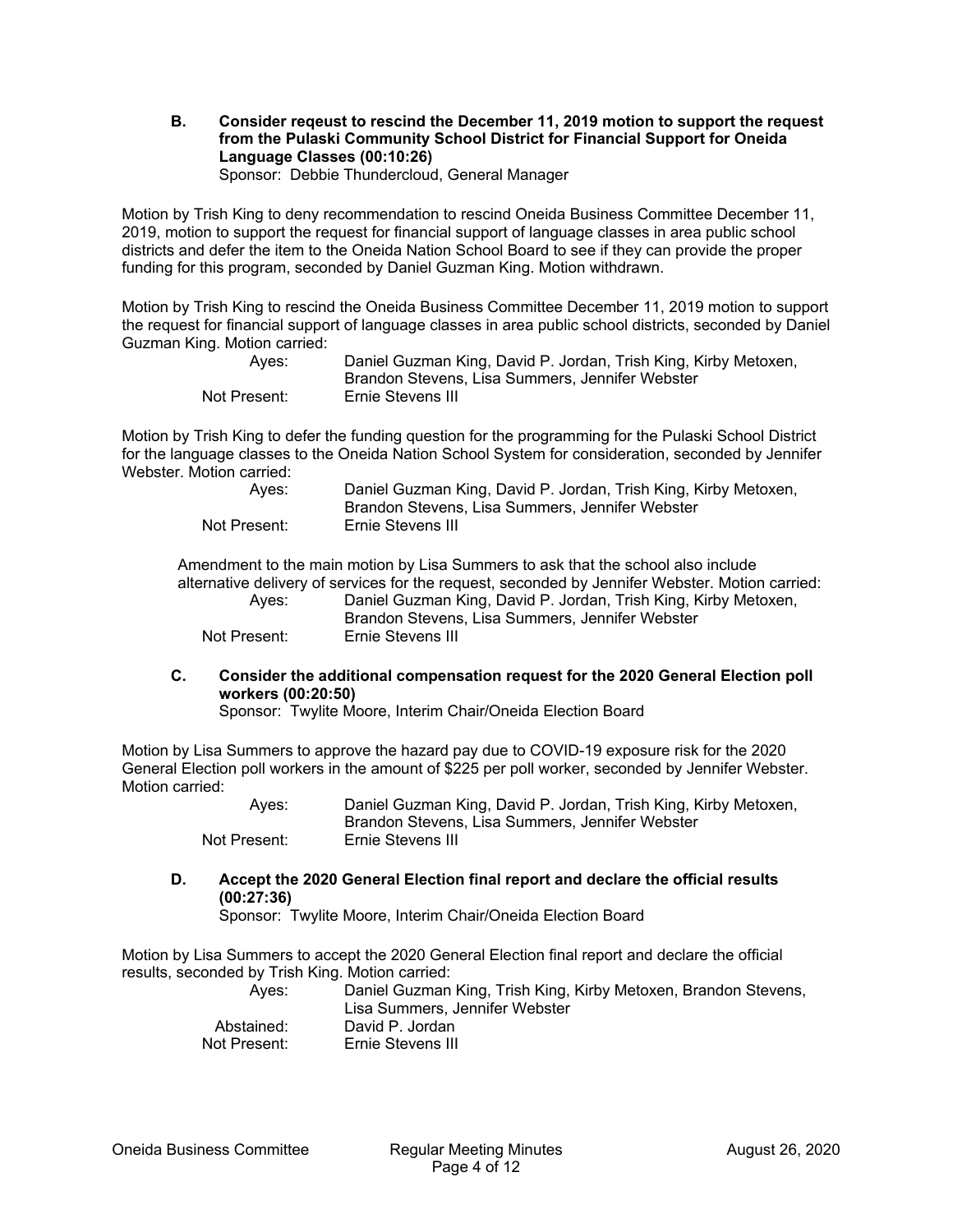#### **E. Enter the e-poll results into the record - Approved CRF Government Relief Funds Requests - eight (8) file numbers dated July 21, 2020 (00:28:04)**  Sponsor: Lisa Summers, Secretary

Motion by Jennifer Webster to enter the e-poll results into the record for the approved CRF Government Relief Funds Requests - eight (8) file numbers dated July 21, 2020, seconded by Trish King. Motion carried:

| Aves:        | Daniel Guzman King, David P. Jordan, Trish King, Kirby Metoxen,<br>Brandon Stevens, Lisa Summers, Jennifer Webster |
|--------------|--------------------------------------------------------------------------------------------------------------------|
| Not Present: | Ernie Stevens III                                                                                                  |

#### **F. Enter the e-poll results into the record - Approved CRF Government Relief Funds Requests - eight file (8) numbers dated July 29, 2020 (00:28:35)**  Sponsor: Lisa Summers, Secretary

Motion by Trish King to enter the e-poll results into the record for the approved CRF Government Relief Funds Requests - eight file (8) numbers dated July 29, 2020, seconded by Jennifer Webster. Motion carried:

| Aves:        | Daniel Guzman King, David P. Jordan, Trish King, Kirby Metoxen, |
|--------------|-----------------------------------------------------------------|
|              | Brandon Stevens, Lisa Summers, Jennifer Webster                 |
| Not Present: | Ernie Stevens III                                               |

#### **G. Enter the e-poll results into the record - Approved CRF Government Relief Funds Requests - four (4) file numbers (00:29:03)**  Sponsor: Lisa Summers, Secretary

Motion by David P. Jordan to enter the e-poll results into the record for the approved CRF Government Relief Funds Requests - four (4) file numbers, seconded by Brandon Stevens. Motion carried:

 Ayes: Daniel Guzman King, David P. Jordan, Trish King, Kirby Metoxen, Brandon Stevens, Lisa Summers, Jennifer Webster Not Present: Ernie Stevens III

**H. Enter the e-poll results into the record - Approved CRF Government Relief Funds Requests - thirteen (13) file numbers (00:29:29)**  Sponsor: Lisa Summers, Secretary

Motion by Kirby Metoxen to enter the e-poll results into the record for the approved CRF Government Relief Funds Requests - thirteen (13) file numbers, seconded by David P. Jordan. Motion carried:

| Ayes:        | Daniel Guzman King, David P. Jordan, Trish King, Kirby Metoxen, |
|--------------|-----------------------------------------------------------------|
|              | Brandon Stevens, Lisa Summers, Jennifer Webster                 |
| Not Present: | Ernie Stevens III                                               |

**I. Enter the e-poll results into the record - Approved CRF Government Relief Funds Request for hazard pay, indirect, and fringe for pay period July 23, 2020 and August 6, 2020 (00:29:56)**  Sponsor: Lisa Summers, Secretary

Motion by Trish King to enter the e-poll results into the record for the approved CRF Government Relief Funds Request for hazard pay, indirect, and fringe for pay period July 23, 2020 and August 6, 2020, seconded by Lisa Summers. Motion carried:

| Ayes:        | Daniel Guzman King, David P. Jordan, Trish King, Kirby Metoxen, |
|--------------|-----------------------------------------------------------------|
|              | Brandon Stevens, Lisa Summers, Jennifer Webster                 |
| Not Present: | Ernie Stevens III                                               |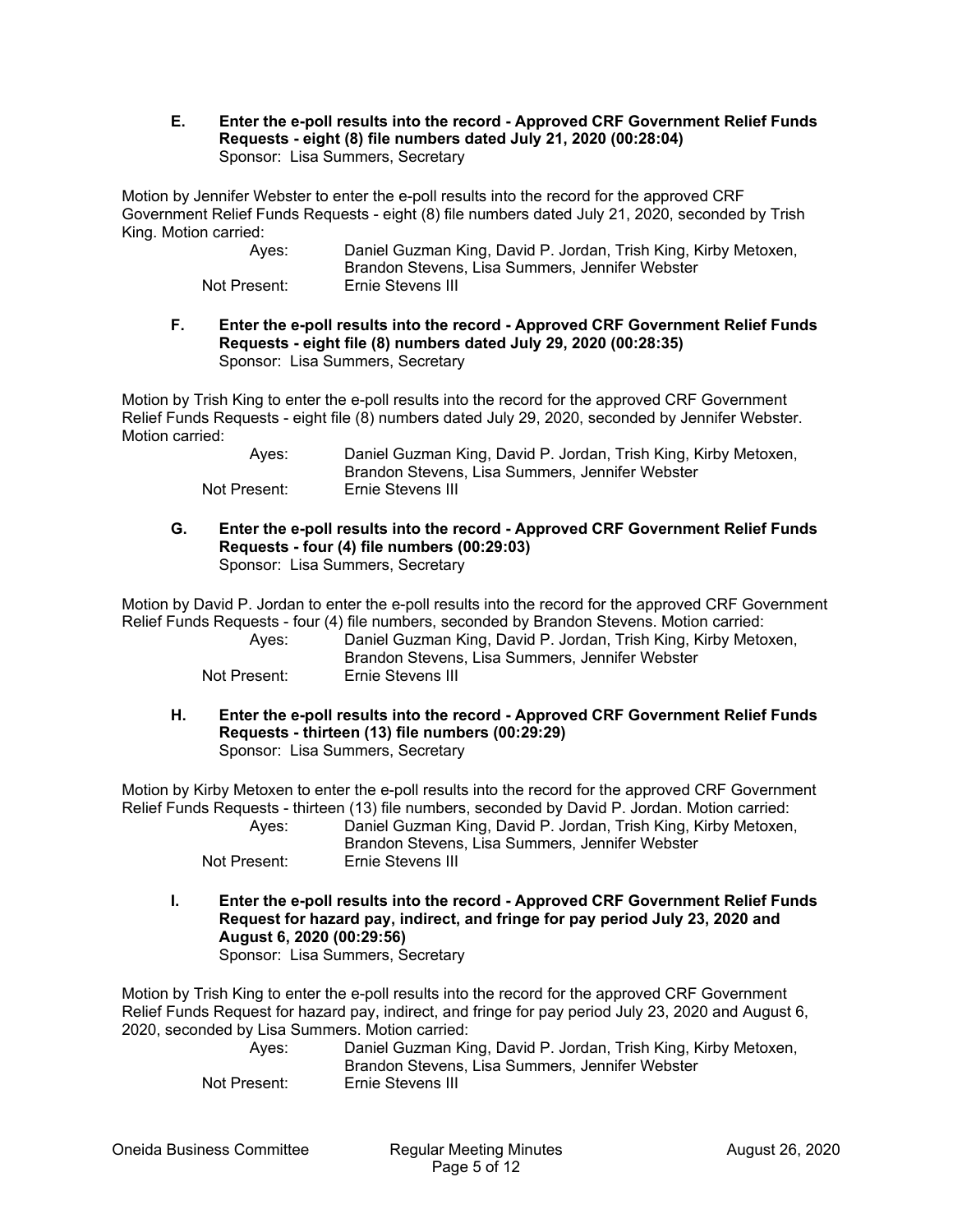# **IX. REPORTS**

#### **A. APPOINTED BOARDS, COMMITTEES, COMMISSIONS**

**1. Accept the Anna John Resident Centered Care Community Board FY-2020 3rd quarter report (00:30:39)** 

Sponsor: Joshua Hicks, Interim Chair/Anna John Resident Centered Care Community Board

Motion by David P. Jordan to accept the Anna John Resident Centered Care Community Board FY-2020 3rd quarter report, seconded by Kirby Metoxen. Motion carried:

| Ayes:        | Daniel Guzman King, David P. Jordan, Trish King, Kirby Metoxen, |
|--------------|-----------------------------------------------------------------|
|              | Brandon Stevens, Lisa Summers, Jennifer Webster                 |
| Not Present: | Ernie Stevens III                                               |

**2. Accept the Oneida Police Commission FY-2020 3rd quarter report (00:31:05)**  Sponsor: Sandra Reveles, Chair/Oneida Police Commission

Motion by Jennifer Webster to accept the Oneida Police Commission FY-2020 3rd quarter report, seconded by Brandon Stevens. Motion carried:

| Aves:        | Daniel Guzman King, David P. Jordan, Trish King, Kirby Metoxen,<br>Brandon Stevens, Lisa Summers, Jennifer Webster |
|--------------|--------------------------------------------------------------------------------------------------------------------|
| Not Present: | Ernie Stevens III                                                                                                  |

#### **B. ELECTED BOARDS, COMMITTEES, COMMISSIONS**

**1. Accept the Oneida Election Board FY-2020 3rd quarter report (00:31:27)**  Sponsor: Twylite Moore, Interim Chair/Oneida Election Board

Motion by Jennifer Webster to accept the Oneida Election Board FY-2020 3rd quarter report, seconded by Trish King. Motion carried:

| Ayes:        | Daniel Guzman King, David P. Jordan, Trish King, Kirby Metoxen, |
|--------------|-----------------------------------------------------------------|
|              | Brandon Stevens, Lisa Summers, Jennifer Webster                 |
| Not Present: | Ernie Stevens III                                               |

**2. Accept the Oneida Gaming Commission FY-2020 3rd quarter report (00:31:52)**  Sponsor: Mark A. Powless Sr., Chair/Oneida Gaming Commission

Motion by Kirby Metoxen to accept the Oneida Gaming Commission FY-2020 3rd quarter report, seconded by Jennifer Webster. Motion carried:

| Ayes:        | Daniel Guzman King, David P. Jordan, Trish King, Kirby Metoxen, |
|--------------|-----------------------------------------------------------------|
|              | Brandon Stevens, Lisa Summers, Jennifer Webster                 |
| Not Present: | Ernie Stevens III                                               |

**3. Accept the Oneida Land Commission FY-2020 3rd quarter report (00:32:20)**  Sponsor: Rae Skenandore, Chair/Oneida Land Commission

Motion by Trish King to accept the Oneida Land Commission FY-2020 3rd quarter report, seconded by David P. Jordan. Motion carried:

| Aves:        | Daniel Guzman King, David P. Jordan, Trish King, Kirby Metoxen, |
|--------------|-----------------------------------------------------------------|
|              | Brandon Stevens, Lisa Summers, Jennifer Webster                 |
| Not Present: | Ernie Stevens III                                               |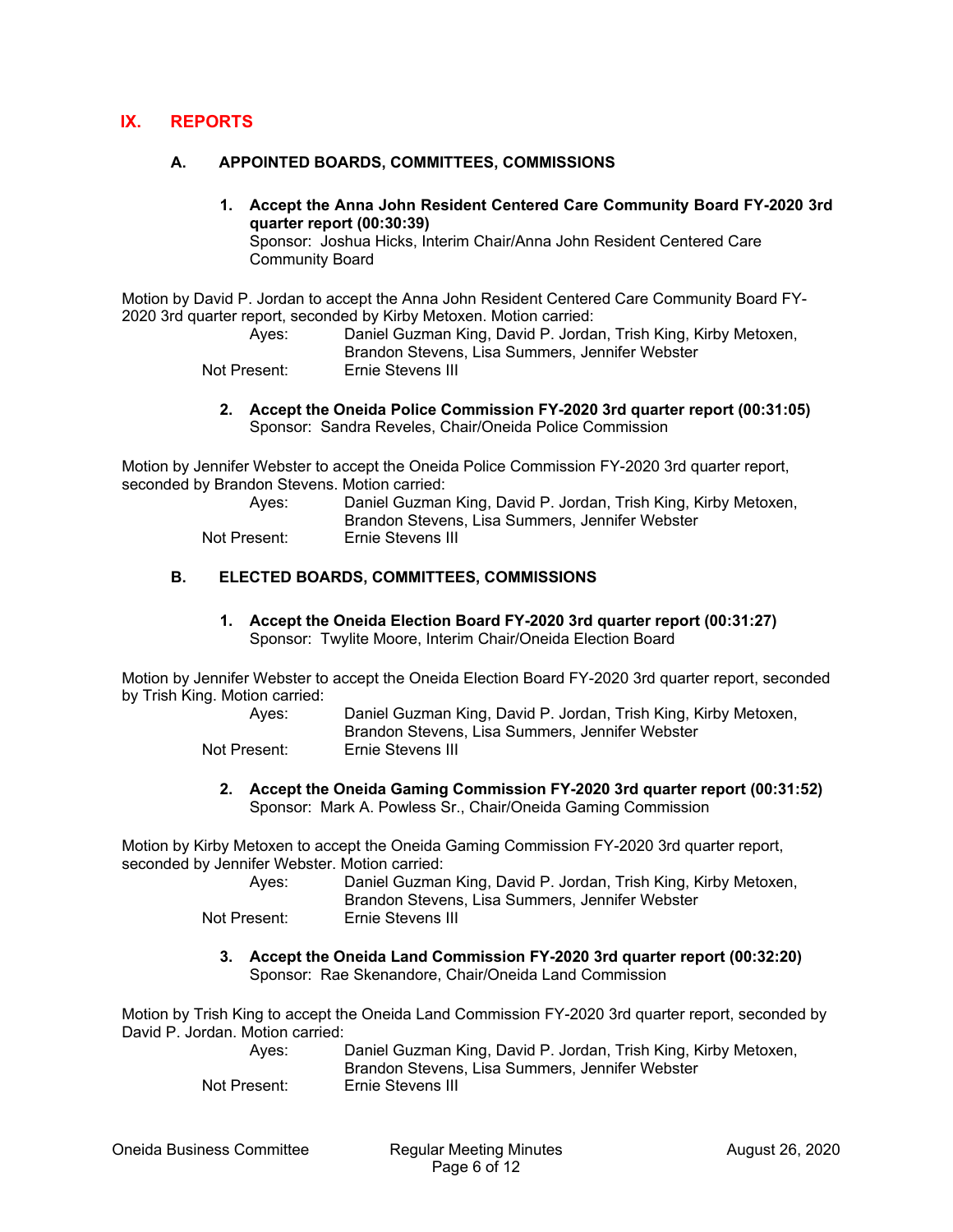#### **4. Accept the Oneida Nation School Board FY-2020 3rd quarter report (00:32:41)**  Sponsor: Aaron Manders, Chair/Oneida Nation School Board

Motion by David P. Jordan to accept the Oneida Nation School Board FY-2020 3rd quarter report, seconded by Kirby Metoxen. Motion carried:

| Aves:        | Daniel Guzman King, David P. Jordan, Trish King, Kirby Metoxen, |
|--------------|-----------------------------------------------------------------|
|              | Brandon Stevens, Lisa Summers, Jennifer Webster                 |
| Not Present: | <b>Ernie Stevens III</b>                                        |

Not Present: Ernie Stevens III

**5. Accept the Oneida Trust Enrollment Committee FY-2020 3rd quarter report (00:33:02)** 

Sponsor: Debra J. Danforth, Chair/Oneida Trust Enrollment Committee

Motion by Kirby Metoxen to accept the Oneida Trust Enrollment Committee FY-2020 3rd quarter report, seconded by Trish King. Motion carried:

 Ayes: Daniel Guzman King, David P. Jordan, Trish King, Kirby Metoxen, Brandon Stevens, Lisa Summers, Jennifer Webster Not Present: Ernie Stevens III

# **C. CORPORATE BOARDS**

**1. Accept the Bay Bancorporation Inc. FY-2020 3rd quarter report (00:33:29)**  Sponsor: Jeff Bowman, President/Bay Bancorporation Inc.

Motion by David P. Jordan to accept the Bay Bancorporation Inc. FY-2020 3rd quarter report, seconded by Brandon Stevens. Motion carried:

| Aves:        | Daniel Guzman King, David P. Jordan, Trish King, Kirby Metoxen,<br>Brandon Stevens, Lisa Summers, Jennifer Webster |
|--------------|--------------------------------------------------------------------------------------------------------------------|
| Not Present: | Ernie Stevens III                                                                                                  |

**2. Accept the Oneida ESC Group LLC FY-2020 3rd quarter report (00:33:52)**  Sponsor: John Breuninger, Chair/Oneida ESC Group LLC

Motion by Kirby Metoxen to accept the Oneida ESC Group LLC FY-2020 3rd quarter report, seconded by Lisa Summers. Motion carried:

| Aves:        | Daniel Guzman King, David P. Jordan, Trish King, Kirby Metoxen,<br>Brandon Stevens, Lisa Summers, Jennifer Webster |
|--------------|--------------------------------------------------------------------------------------------------------------------|
|              |                                                                                                                    |
| Not Present: | Ernie Stevens III                                                                                                  |

**3. Accept the Oneida Airport Hotel Corporation FY-2020 3rd quarter report (00:34:16)** 

Sponsor: Robert Barton, President/Oneida Airport Hotel Corporation

Motion by Trish King to accept the Oneida Airport Hotel Corporation FY-2020 3rd quarter report, seconded by Kirby Metoxen. Motion carried:

| Aves:        | Daniel Guzman King, David P. Jordan, Trish King, Kirby Metoxen, |
|--------------|-----------------------------------------------------------------|
|              | Brandon Stevens, Lisa Summers, Jennifer Webster                 |
| Not Present: | Ernie Stevens III                                               |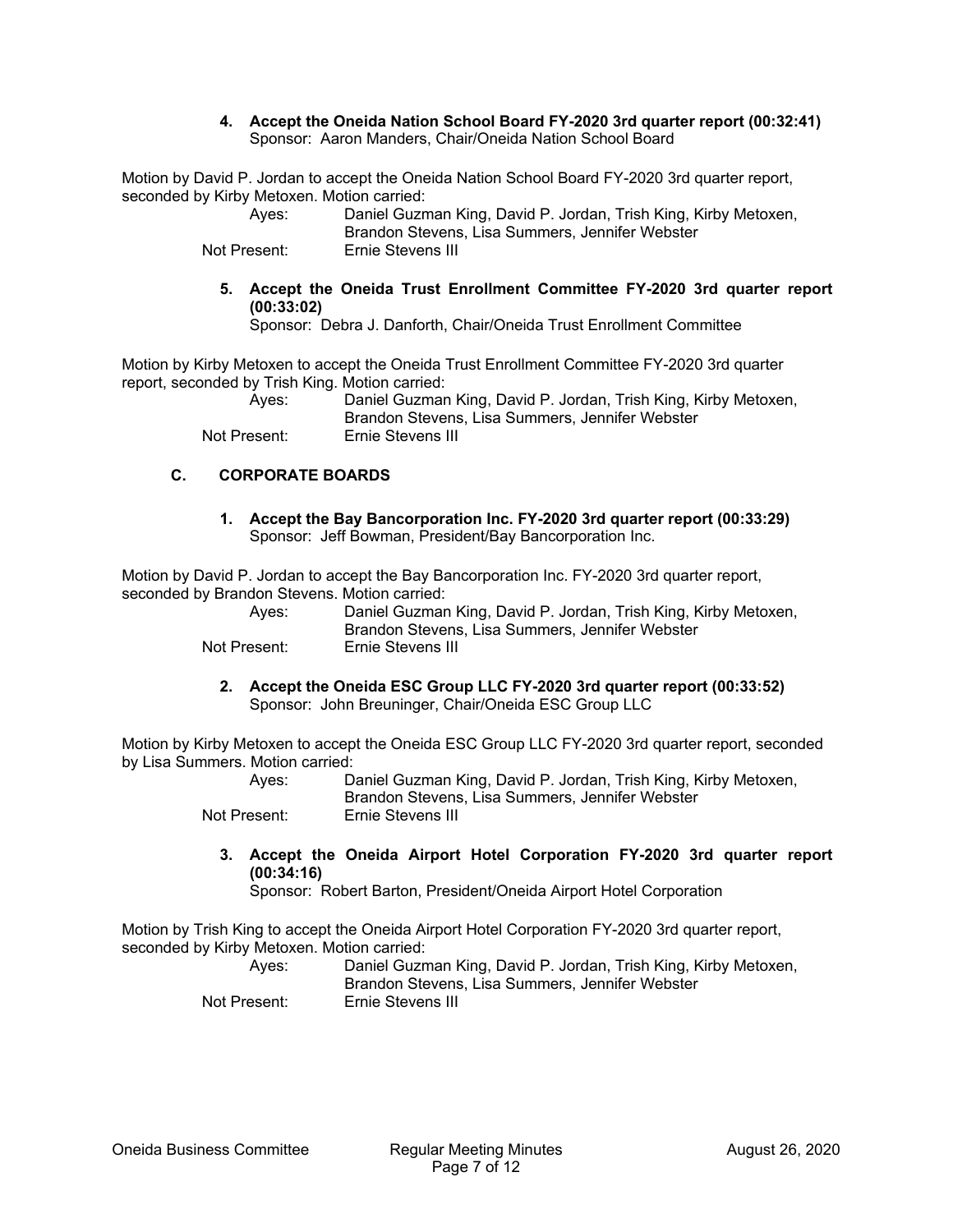#### **4. Accept the Oneida Golf Enterprise FY-2020 3rd quarter report (00:34:43)**  Sponsor: Eric McLester, Agent/Oneida Golf Enterprise

Motion by David P. Jordan to accept the Oneida Golf Enterprise FY-2020 3rd quarter report, seconded by Trish King. Motion carried:

| Aves:        | Daniel Guzman King, David P. Jordan, Trish King, Kirby Metoxen, |
|--------------|-----------------------------------------------------------------|
|              | Brandon Stevens, Lisa Summers, Jennifer Webster                 |
| Not Present: | Ernie Stevens III                                               |

#### **D. STANDING COMMITTEES**

**1. Accept the Legislative Operating Committee FY-2020 3rd quarter report (00:35:07)** 

Sponsor: David P. Jordan, Councilman

Motion by Trish King to accept the Legislative Operating Committee FY-2020 3rd quarter report, seconded by David P. Jordan. Motion carried:

| Ayes:        | Daniel Guzman King, David P. Jordan, Trish King, Kirby Metoxen,<br>Brandon Stevens, Lisa Summers, Jennifer Webster |
|--------------|--------------------------------------------------------------------------------------------------------------------|
| Not Present: | Ernie Stevens III                                                                                                  |

#### **E. OTHER**

**1. Accept the Oneida Youth Leadership Institute FY-2020 3rd quarter report (00:35:30)** 

Sponsor: Cheryl Stevens, Manager/Grants Office

Motion by Jennifer Webster to accept the Oneida Youth Leadership Institute FY-2020 3rd quarter report, seconded by Lisa Summers. Motion carried:

| Aves:        | Daniel Guzman King, David P. Jordan, Trish King, Kirby Metoxen,<br>Brandon Stevens, Lisa Summers, Jennifer Webster |
|--------------|--------------------------------------------------------------------------------------------------------------------|
| Not Present: | Ernie Stevens III                                                                                                  |

# **X. GENERAL TRIBAL COUNCIL**

**A. Accept the Treasurer's end-of-term closeout report (00:36:04)**  Sponsor: Trish King, Treasurer

Motion by David P. Jordan to accept the Treasurer's end-of-term closeout report, seconded by Jennifer Webster. Motion carried:

| Ayes:        | Daniel Guzman King, David P. Jordan, Trish King, Kirby Metoxen, |
|--------------|-----------------------------------------------------------------|
|              | Brandon Stevens, Lisa Summers, Jennifer Webster                 |
| Not Present: | Ernie Stevens III                                               |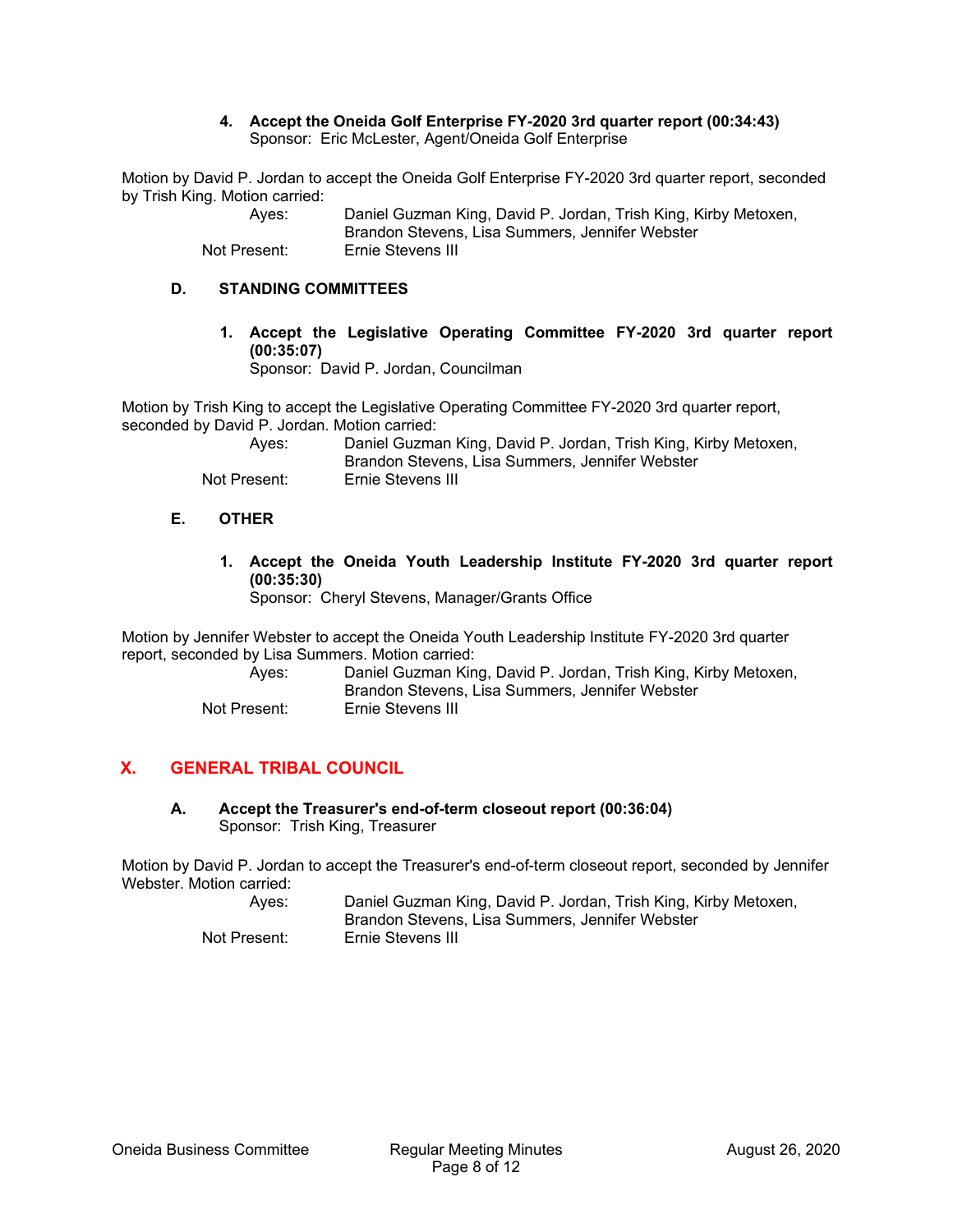# **XI. EXECUTIVE SESSION (00:36:33)**

Motion by David P. Jordan to go into executive session at 9:06 a.m., seconded by Kirby Metoxen. Motion carried:

| Aves:        | Daniel Guzman King, David P. Jordan, Trish King, Kirby Metoxen, |
|--------------|-----------------------------------------------------------------|
|              | Brandon Stevens, Lisa Summers, Jennifer Webster                 |
| Not Present: | Ernie Stevens III                                               |

Motion by Trish King to come out of executive session at 10:27 a.m., seconded by David P. Jordan. Motion carried:

> Ayes: Daniel Guzman King, David P. Jordan, Trish King, Kirby Metoxen, Brandon Stevens, Lisa Summers, Jennifer Webster Not Present: Ernie Stevens III

#### **A. REPORTS**

**1. Accept the Bay Bancorporation Inc. FY-2020 3rd quarter executive report (00:37:17)** 

Sponsor: Jeff Bowman, President/Bay Bancorporation Inc.

Motion by Jennifer Webster to accept the Bay Bancorporation Inc. FY-2020 3rd quarter executive report, seconded by Trish King. Motion carried:

| Aves:        | Daniel Guzman King, David P. Jordan, Trish King, Kirby Metoxen,<br>Brandon Stevens, Lisa Summers, Jennifer Webster |
|--------------|--------------------------------------------------------------------------------------------------------------------|
| Not Present: | Ernie Stevens III                                                                                                  |

**2. Accept the Oneida ESC Group LLC FY-2020 3rd quarter executive report (00:37:33)** 

Sponsor: John Breuninger, Chair/Oneida ESC Group LLC

Motion by Kirby Metoxen to accept the Oneida ESC Group LLC FY-2020 3rd quarter executive report, seconded by Trish King. Motion carried:

| Ayes: | Daniel Guzman King, David P. Jordan, Trish King, Kirby Metoxen, |
|-------|-----------------------------------------------------------------|
|       | Brandon Stevens, Lisa Summers, Jennifer Webster                 |

Not Present: Ernie Stevens III

**3. Accept the Oneida Airport Hotel Corporation FY-2020 3rd quarter executive report (00:37:50)** 

Sponsor: Robert Barton, President/Oneida Airport Hotel Corporation

Motion by Jennifer Webster to accept the Oneida Airport Hotel Corporation FY-2020 3rd quarter executive report, seconded by David P. Jordan. Motion carried:

| Aves:        | Daniel Guzman King, David P. Jordan, Trish King, Kirby Metoxen,<br>Brandon Stevens, Lisa Summers, Jennifer Webster |
|--------------|--------------------------------------------------------------------------------------------------------------------|
| Not Present: | Ernie Stevens III                                                                                                  |

Motion by Kirby Metoxen to direct the Secretary to schedule a shareholders meeting with the Oneida Airport Hotel Corporation in the month of October 2020, seconded by Trish King. Motion carried:

| Ayes:        | Daniel Guzman King, David P. Jordan, Trish King, Kirby Metoxen, |
|--------------|-----------------------------------------------------------------|
|              | Brandon Stevens, Lisa Summers, Jennifer Webster                 |
| Not Present: | Ernie Stevens III                                               |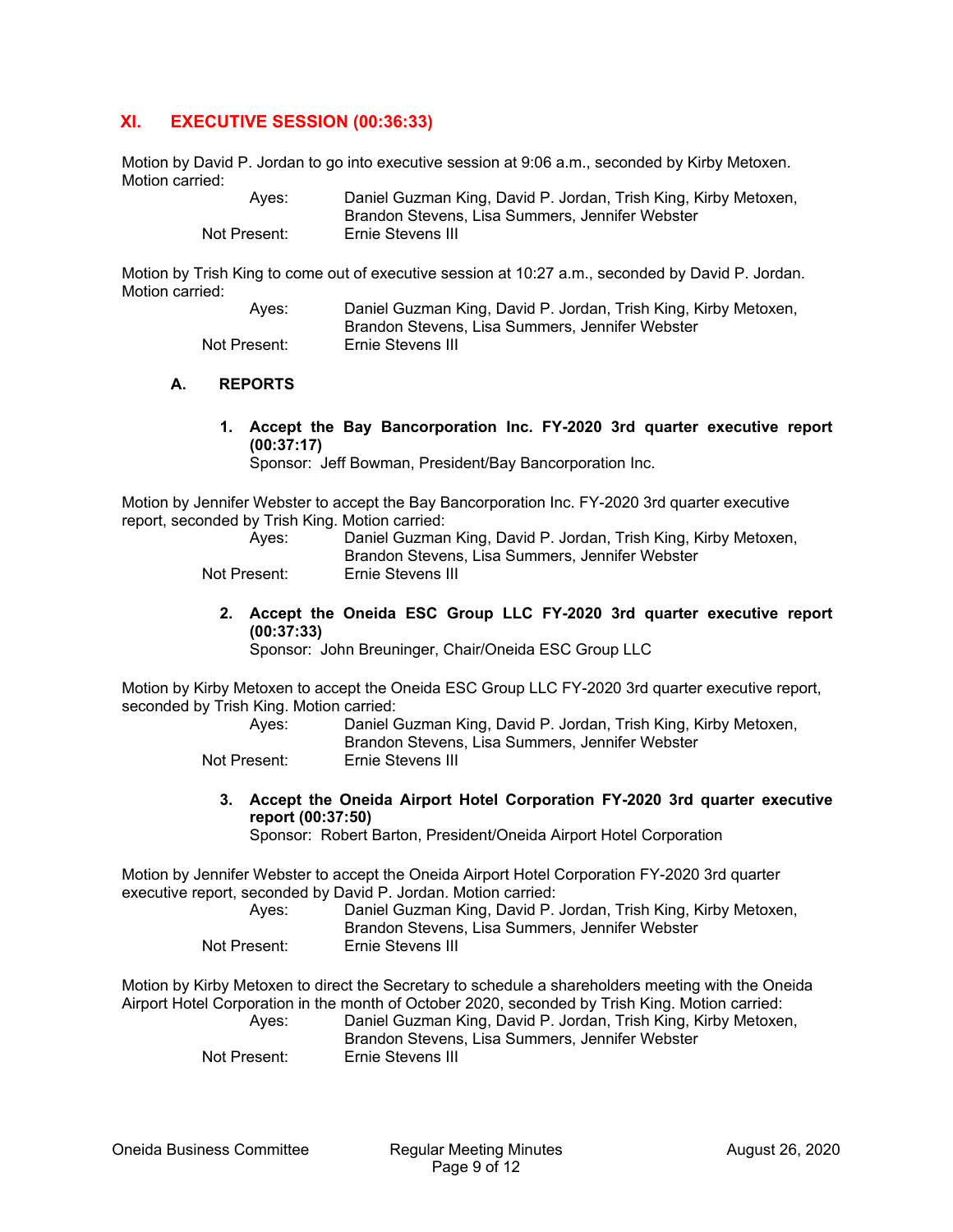**4. Accept the Oneida Golf Enterprise FY-2020 3rd quarter executive report (00:38:28)** 

Sponsor: Eric McLester, Agent/Oneida Golf Enterprise

Motion by David P. Jordan to accept the Oneida Golf Enterprise FY-2020 3rd quarter executive report, seconded by Brandon Stevens. Motion carried:

> Ayes: Daniel Guzman King, David P. Jordan, Trish King, Kirby Metoxen, Brandon Stevens, Lisa Summers, Jennifer Webster Not Present: Ernie Stevens III

#### **5. Accept the Chief Counsel report (00:38:50)**  Sponsor: Jo Anne House, Chief Counsel

Motion by Jennifer Webster to accept the Chief Counsel verbal report, seconded by Trish King. Motion carried:

> Ayes: Daniel Guzman King, David P. Jordan, Trish King, Kirby Metoxen, Brandon Stevens, Lisa Summers, Jennifer Webster Not Present: Ernie Stevens III

# **B. AUDIT COMMITTEE**

**1. Accept the Audit Committee FY-2020 3rd quarter report (00:39:05)**  Sponsor: David P. Jordan, Councilman

Motion by Jennifer Webster to accept the Audit Committee FY-2020 3rd quarter report, seconded by Kirby Metoxen. Motion carried:

 Ayes: Daniel Guzman King, David P. Jordan, Trish King, Kirby Metoxen, Brandon Stevens, Lisa Summers, Jennifer Webster Not Present: Ernie Stevens III

# **C. TABLED BUSINESS**

**1. Joint Marketing Standard Operating Procedures regarding Tickets & Merchandise Distribution (tabled 4/8/20; no action requested)**

*No action; item remains tabled* 

# **D. NEW BUSINESS (00:39:30)**

# **1. Review the posting request and determine next steps - Oneida Nation School System**

Sponsor: Aaron Manders, Chair/Oneida Nation School Board

Motion by David P. Jordan to approve the posting request from the Oneida Nation School System for one (1) Clerk-Accounts Payable, seconded by Kirby Metoxen. Motion carried:

| Aves:        | Daniel Guzman King, David P. Jordan, Trish King, Kirby Metoxen,<br>Brandon Stevens, Lisa Summers, Jennifer Webster |
|--------------|--------------------------------------------------------------------------------------------------------------------|
| Not Present: | Ernie Stevens III                                                                                                  |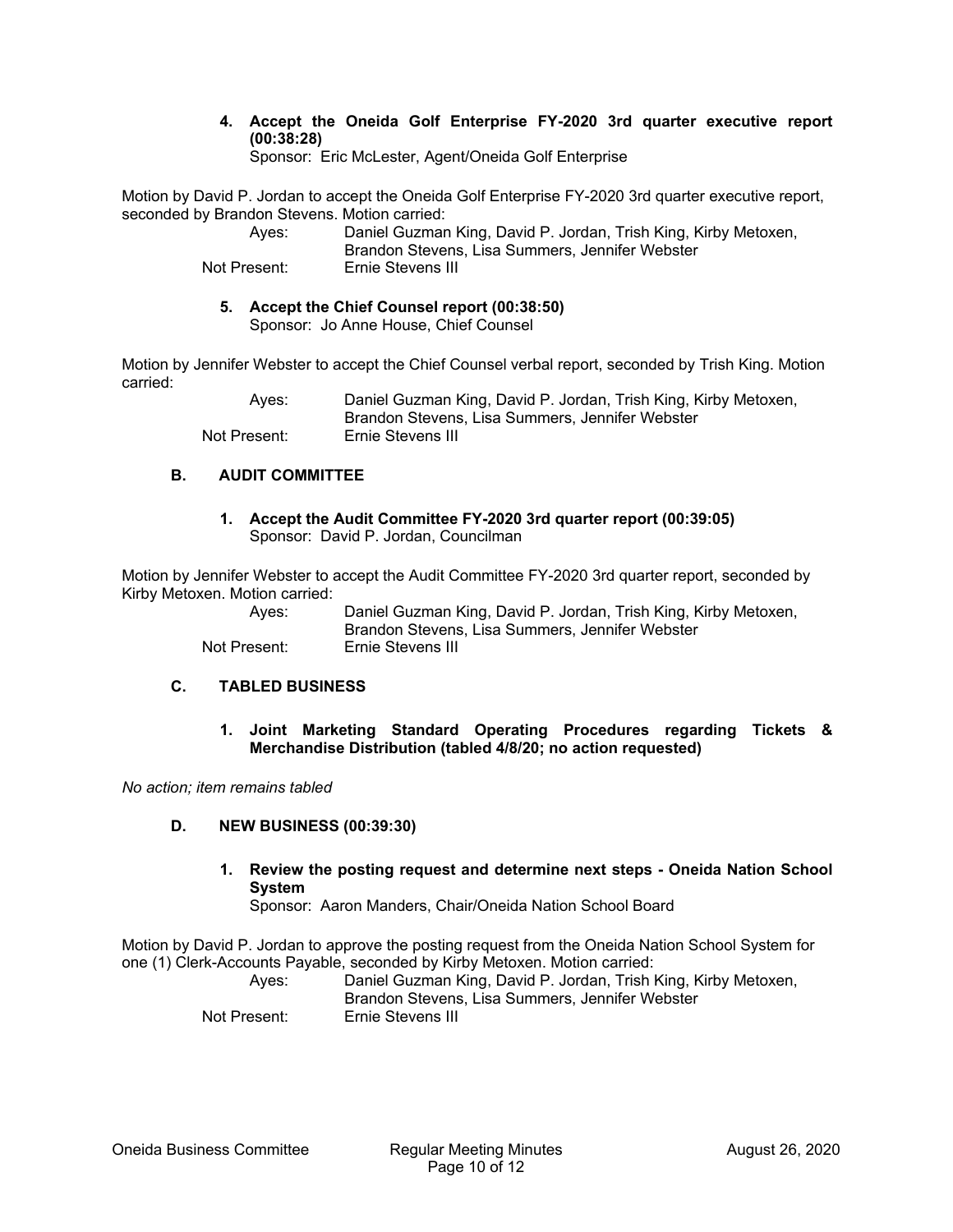**2. Approve the U.S. Health and Human Services amendment to multi-year funding agreement - file # 2020-0566 (00:39:52)**  Sponsor: Jennifer Webster, Councilwoman

Motion by Trish King to approve the U.S. Health and Human Services amendment to multi-year funding agreement - file # 2020-0566, seconded by Kirby Metoxen. Motion carried:

 Ayes: Daniel Guzman King, David P. Jordan, Trish King, Kirby Metoxen, Brandon Stevens, Lisa Summers, Jennifer Webster Not Present: Ernie Stevens III

**3. Approve a limited waiver of sovereign immunity - PCLaw Time Matters annual maintenance agreement - file # 2020-0535 (00:40:09)**  Sponsor: Jo Anne House, Chief Counsel

Motion by Jennifer Webster to approve a limited waiver of sovereign immunity - PCLaw Time Matters annual maintenance agreement - file # 2020-0535, seconded by Trish King. Motion carried:

| Aves:        | Daniel Guzman King, David P. Jordan, Trish King, Kirby Metoxen, |
|--------------|-----------------------------------------------------------------|
|              | Brandon Stevens, Lisa Summers, Jennifer Webster                 |
| Not Present: | Ernie Stevens III                                               |

- - **4. Approve 53 new enrollments and three (3) relinquishment requests (00:40:30)**  Sponsor: Debra J. Danforth, Chair/Oneida Trust Enrollment Committee

Motion by David P. Jordan to approve 53 new enrollments and three (3) relinguishment requests, seconded by Lisa Summers. Motion carried:

| Aves:        | Daniel Guzman King, David P. Jordan, Trish King, Brandon Stevens,<br>Lisa Summers, Jennifer Webster |
|--------------|-----------------------------------------------------------------------------------------------------|
| Abstained:   | Kirby Metoxen                                                                                       |
| Not Present: | Ernie Stevens III                                                                                   |

**5. Enter the e-poll results into the record - Approved attorney contract with Husch Blackwell LLP regarding case number 1:20-CV-00731-WCG – file # 2020-0488 (00:40:53)** 

Sponsor: Lisa Summers, Secretary

Motion by David P. Jordan to enter the e-poll results into the record for the approved attorney contract with Husch Blackwell LLP regarding case number 1:20-CV-00731-WCG – file # 2020-0488, seconded by Trish King. Motion carried:

| ______ | Aves:        | Daniel Guzman King, David P. Jordan, Trish King, Kirby Metoxen,<br>Brandon Stevens, Lisa Summers, Jennifer Webster |
|--------|--------------|--------------------------------------------------------------------------------------------------------------------|
|        | Not Present: | Ernie Stevens III                                                                                                  |

**6. Enter the e-poll results into the record - Approved attorney contract for Jenner & Block LLP - file # 2020-0532 (00:41:23)**  Sponsor: Lisa Summers, Secretary

Motion by Jennifer Webster to enter the e-poll results into the record for the approved attorney contract for Jenner & Block LLP - file # 2020-0532, seconded by Trish King. Motion carried:

 Ayes: Daniel Guzman King, David P. Jordan, Trish King, Kirby Metoxen, Brandon Stevens, Lisa Summers, Jennifer Webster Not Present: Ernie Stevens III